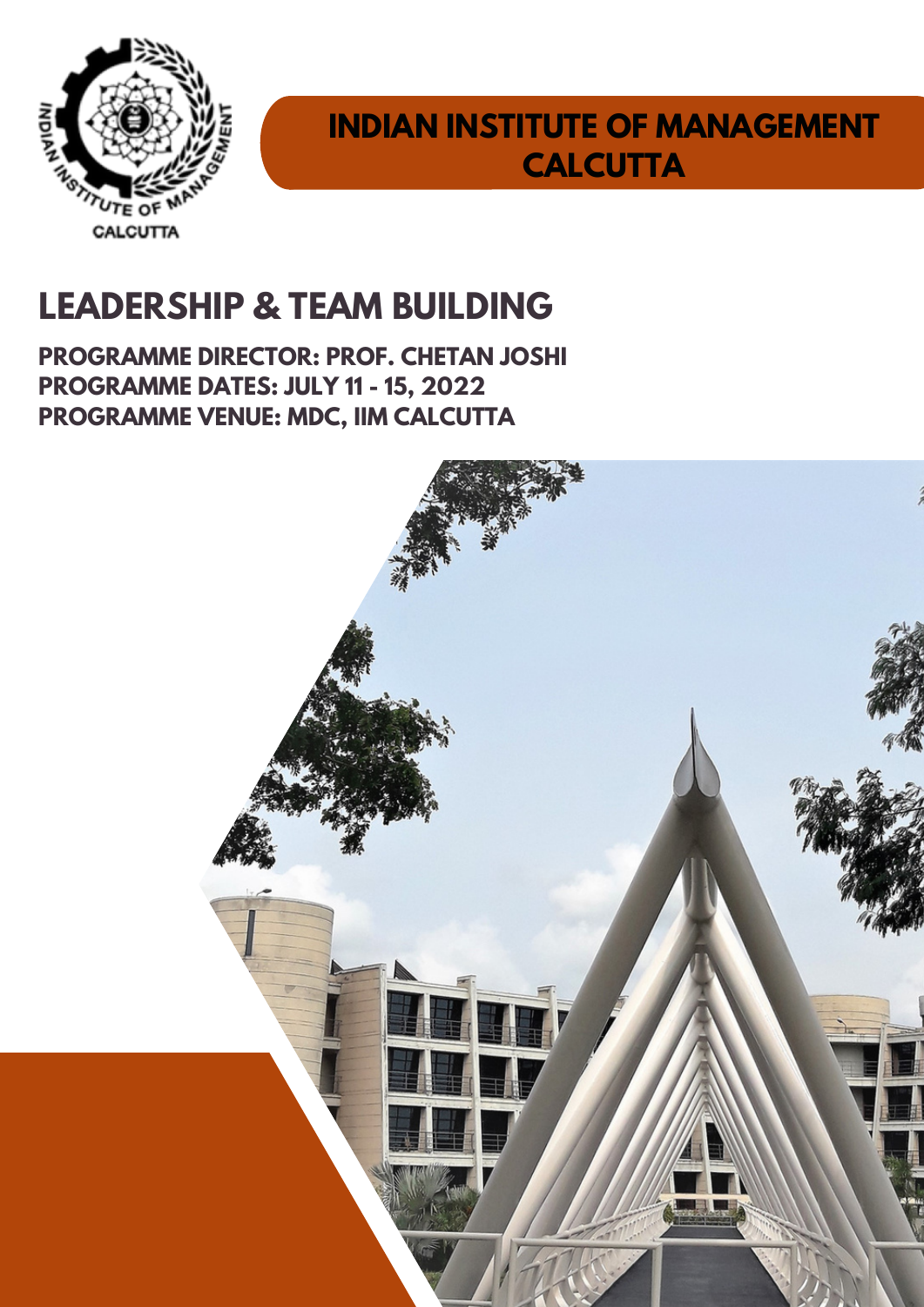#### **OBJECTIVES:**

Leadership simply stated, entails fulfillment of responsibilities and achievement of organisational goals by managers in an organisation. Given the nature and complexities of tasks and responsibilities, and the challenges faced by modern organisations in the emerging business environment, managers must learn to work effectively with teams of colleagues and subordinates. They must do so both internally and externally and at top, middle and lower levels. Leadership and team building are intertwined as one integral focus of this programme. This programme will help participants develop their leadership potential and skills alongside skills in team building.

#### **KEY TOPICS:**

The programme contents are focused in two specific modules dealing with the theme of leadership and team building.

#### **Module 1: Building Leadership Potential and Skills**

This module will help participants to become aware of their own needs, perceptions and feelings and how the same affects or is affected by others' needs, perceptions and feelings. Participants thus become aware about the antecedents and consequences of their interpersonal styles.

Individuals will learn to differentiate functions and responsibilities at different levels and in different situations internal or external to the organisation. Individual participants will diagnose their leadership styles and why the same is or is not appropriate in different situations. Managers will also learn about the specific style they need to use contingent on the decision making situation.

#### **Module 2: Team Building**

Leadership effectiveness is closely linked with team effectiveness. How a leader emerges in a work group will be the focus of this module. An observation of leadership behaviours is a vital source of information for selection of future leaders. What roles are played by members in team situation will be observed and identified. This module will also cover small group processes such as communication, conflict resolution and decision making in teams within organisations.

#### **PEDAGOGY:**

Concept sessions, diagnostic instruments, group activity through breakout rooms, and case study discussions.

#### **WHO MAY ATTEND:**

The Programme as such is useful for all managers with  $5 - 7$  years of experience, irrespective of their functions, hierarchical position and business involvement - be it in the private/public sector organisations, multinational companies or government organisations. We believe that an organisation will get an optimum return from this Programme by sponsoring a team of 2 ‐ 4 managers who have responsibility for managing a department, division, business group, or the entire organisation.

#### **PROGRAMME DIRECTOR:**

**Prof. Chetan Joshi** is a Professor in the Organizational Behavior area group at IIMC. He holds an MBA from University of Roorkee and a doctorate in management from Richard Ivey Business School, Western University (formerly University of Western Ontario), Canada. His award winning research has been presented at international conferences such as the Administrative Sciences Association of Canada, Society for Industrial and Organisational Psychology, International Congress of Psychology and the Academy of Management. He has developed simulations and exercises which have been showcased at the annual conferences of the OBTS Teaching Society for Management Educators. His co-authored case studies and teaching notes are available from Harvard Business School Publishing.

In addition to **Prof. Chetan Joshi**, other faculty member(s) with expertise in the areas of Leadership and Team Work may also teach in the programme.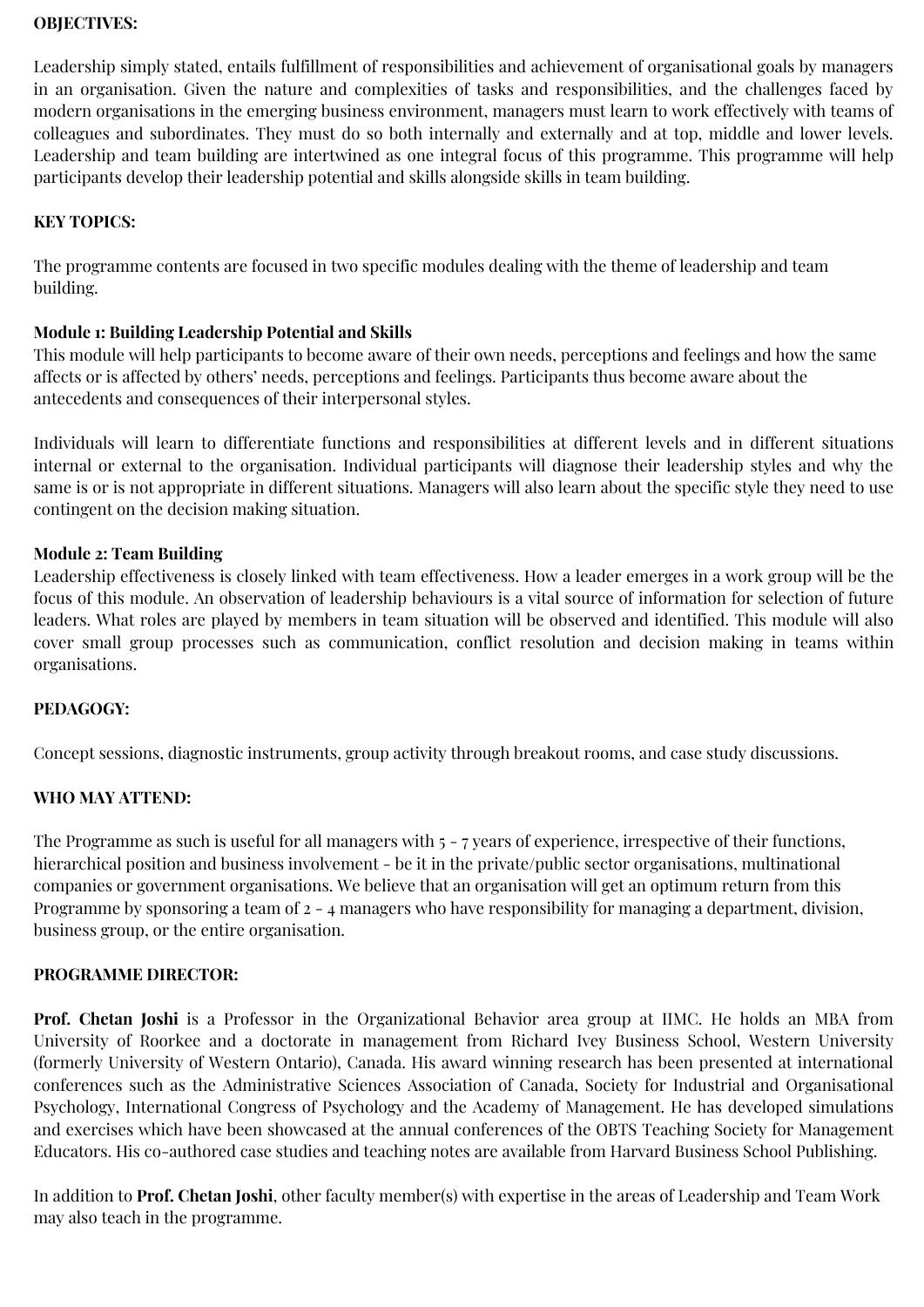#### **PARTICIPANTS' FEEDBACK ON THE PROGRAM:**

"What I liked about the program is the way the various concepts on leadership and team building were explained by the faculty with the help of suitably designed questionnaires and group exercises. My experience in the program has been: wonderful , wow learning , transformational."

"The faculty team teaching the program was simply superb, they listened, they understood the participants and explained in great details whenever we have requested. The most important thing I would like to mention is that both Prof Joshi & Prof Srivastava had great energy. The faculty ensured that all participants are involved throughout the program."

#### **PROGRAMME DETAILS:**

**Duration:** July 11 - 15, 2022 Programme Commencement: 9:00 AM on July 11, 2022 Programme Conclusion: 2:00 PM on July 15, 2022 **Venue:** Management Development Centre (MDC), IIM C Campus

**Accommodation:** For Residential participants Check in: July 10, 2022 (6:00 pm onward) Check out: July 15, 2022 (2:00 pm)

#### **PROGRAMME FEES:**

Residential (R) :  $\bar{\tau}$  125,000/- plus taxes and surcharges as applicable. Non-Residential (NR) :  $\bar{\tau}$  115,000/- plus taxes and surcharges as applicable.

We would strongly encourage candidates to enroll as Residential participants, as the experience of an MDP is optimized in a full‐immersion mode.

#### **Discount on Programme fees:**

A discount of 10% on the Programme fees can be availed by an organization if it nominates at least 4 participants for a particular MDP.

#### **Terms & Conditions:**

• Participants would have to make their own travel arrangements.

• Accommodation at IIM C will be provided till 2.00 p.m. on the last day of the Programme. Participants staying beyond this time will have to bear additional stay and food charges, which they have to settle directly with the hospitality service provider, conditional upon room availability.

• Cancellation Policy: In case you/your nominated candidate(s) does(do) not attend the programme, 40% of the programme fees will be retained, as per policy.

• Executive Education Alumni: With effect from April 1, 2017, participants of IIM Calcutta's 'Open' MDPs who attend 20 days of learning through two or more Open MDPs will be eligible to apply for 'Executive Education Alumni of IIM Calcutta' status.

#### I**IM CALCUTTA'S RANKINGS AND ACCREDITATIONS:**

• Triple accreditations by AACSB (Association to Advance Collegiate Schools of Business), AMBA (Association of MBAs) and EQUIS.

• IIM Calcutta is the only B-school in India to be a part of the prestigious CEMS. (The Global Alliance in Management Education or CEMS (formerly the Community of European Management Schools and International Companies) is an international cooperation of leading business schools and universities with multinational companies and NGOs).

• IIM Calcutta has been ranked 2nd amongst all B-schools in India and 21st Globally, in Financial Times: Masters in Management Rankings 2020.